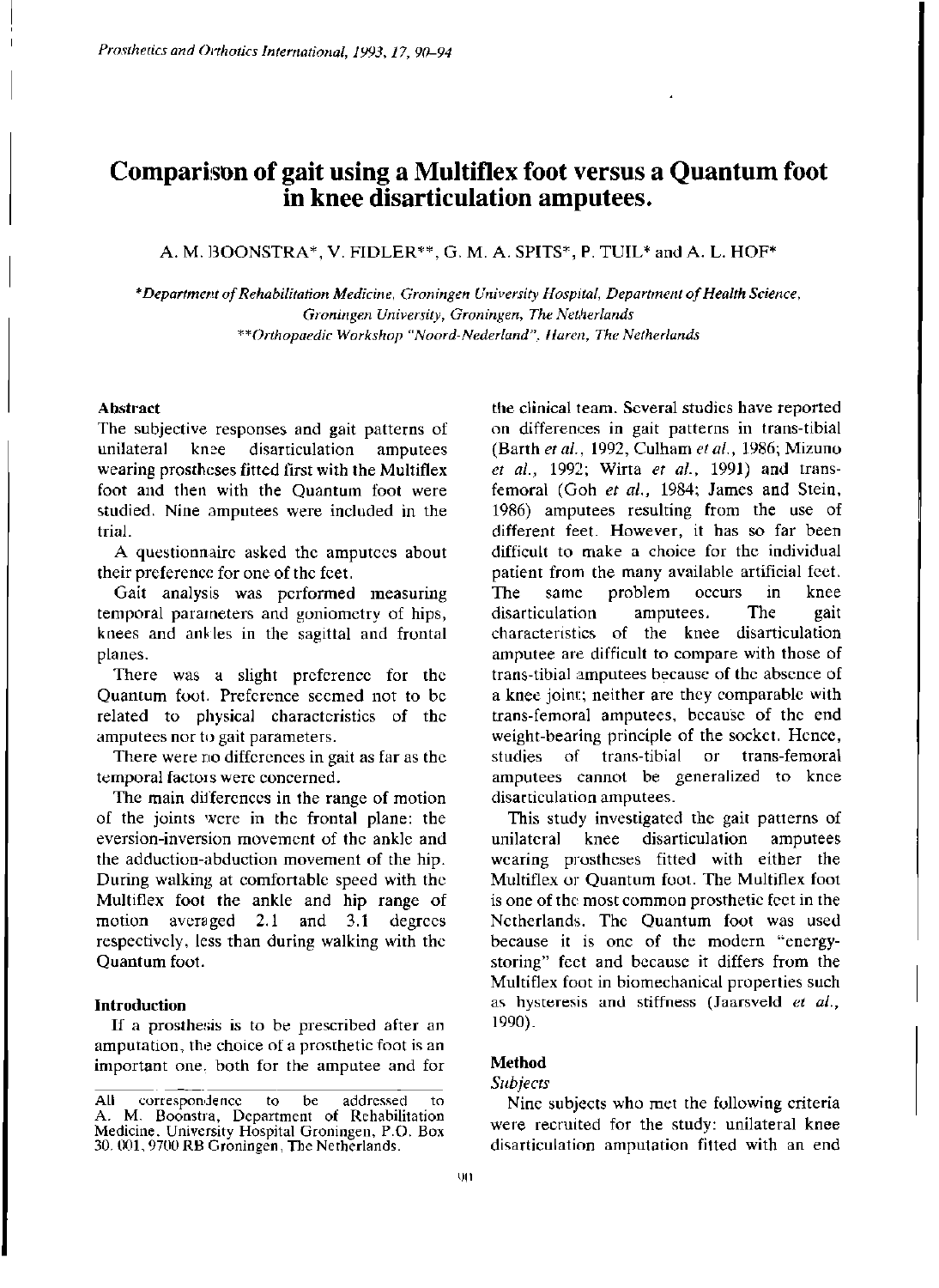| patient | gender | age(y) | cause of<br>amputation | year of<br>amputation | prosthesis<br>knee-joint<br>(Otto Bock) | initial foot | preferred foot |
|---------|--------|--------|------------------------|-----------------------|-----------------------------------------|--------------|----------------|
|         |        | 67     | osteomylitis           | 1968                  | 3R21                                    | Multiflex    | Quantum        |
|         | M      | 70     | vascular               | 1991                  | 3R21                                    | Multiflex    | no. pref.      |
|         | M      | 24     | trauma                 | 1988                  | 3R45                                    | Multiflex    | Multiflex      |
|         | M      | 24     | bone-cancer            | 1968                  | 3R45                                    | Multiflex    | <b>Ouantum</b> |
|         | M      | 45     | vascular               | 1986                  | 3R21                                    | Multiflex    | no pref.       |
|         |        | 20     | trauma                 | 1987                  | 3R45                                    | Seattle      | Quantum        |
|         | M      | 33     | trauma                 | 1988                  | 3R45                                    | Multiflex    | Quantum        |
|         | F      | 48     | vascular               | 1991                  | 3R21                                    | dyn. SACH    | Multiflex      |
|         | M      | 39     | trauma                 | 1989                  | 3R45                                    | Multiflex    | <b>Ouantum</b> |

Table 1. Subject characteristics of knee disarticulation amputees.

bearing socket, relatively pain-free stump with no skin abrasions, and residency in the north of the Netherlands. All gave informed consent.

Details about the patients' age, cause of amputation and year of amputation are given in Table 1.

All patients were wearing a 4-bar linked knee-joint by Otto Bock with a mechanical (3R21) or hydraulic (3R45) swing phase control.

Seven amputees were using a prosthesis with a Multiflex foot, while two patients were provided with a Multiflex foot for the purpose of this study. They walked on the Multiflex foot for at least 3 weeks before the study started.

After the first evaluation the amputees were fitted with the Quantum foot. The prosthesis was aligned by an experienced prosthetist. Prosthetic component design and alignment of the amputee's prosthesis were all directed towards obtaining optimal gait.

### *Data collection*

Gait analysis was - performed on a 10 m walkway and on a treadmill. After getting used to the situation, the patients walked on the walkway at comfortable, fast and slow speed.



Fig. 1. Position of the goniometers on foot and ankle.

The amputees first walked without equipment, to measure walking speed. Subsequently, swing and stance phase recording and goniometry of the hip, knee and ankles were performed. Electrogoniometers (Penny & Giles) were used for a range of motion measurements. The positions of the ankle goniometers are shown in Figure 1. The position of the ankle goniometers was drawn on a piece of paper at the first measurement, to get nearly the same position the second time. A good test-retest reproducibility with a standard deviation of  $\pm 2$ degrees between two measurements was found in normal subjects. In order to standardise walking velocity, walking was performed on a treadmill as well. Three speeds were used on the treadmill : 2 and 2.5 km/h and the comfortable speed minus 0.5 km/h. The comfortable speed used was the speed measured on the walkway on the first day (with the Multiflex foot). The comfortable speed was reduced by 0.5 km/h because many amputees feel unsafe on the treadmill when walking too fast. Gait analysis was performed during walking with both prosthetic feet. At least three weeks were allowed to elapse between the changing of the foot and the evaluation. After the amputees had been evaluated using both feet, they were asked to fill in a questionnaire. The amputees were asked about differences in performance during walking with the two prosthetic feet and about their reasons for preferring one of the feet.

#### *Statistical analysis*

Because of the limited number of subjects participating in this study, analysis of the data was performed by means of descriptive statistics and the Wilcoxon Signed-Ranks Test. Tests were performed at the 5% level of significance (two-sided if applicable).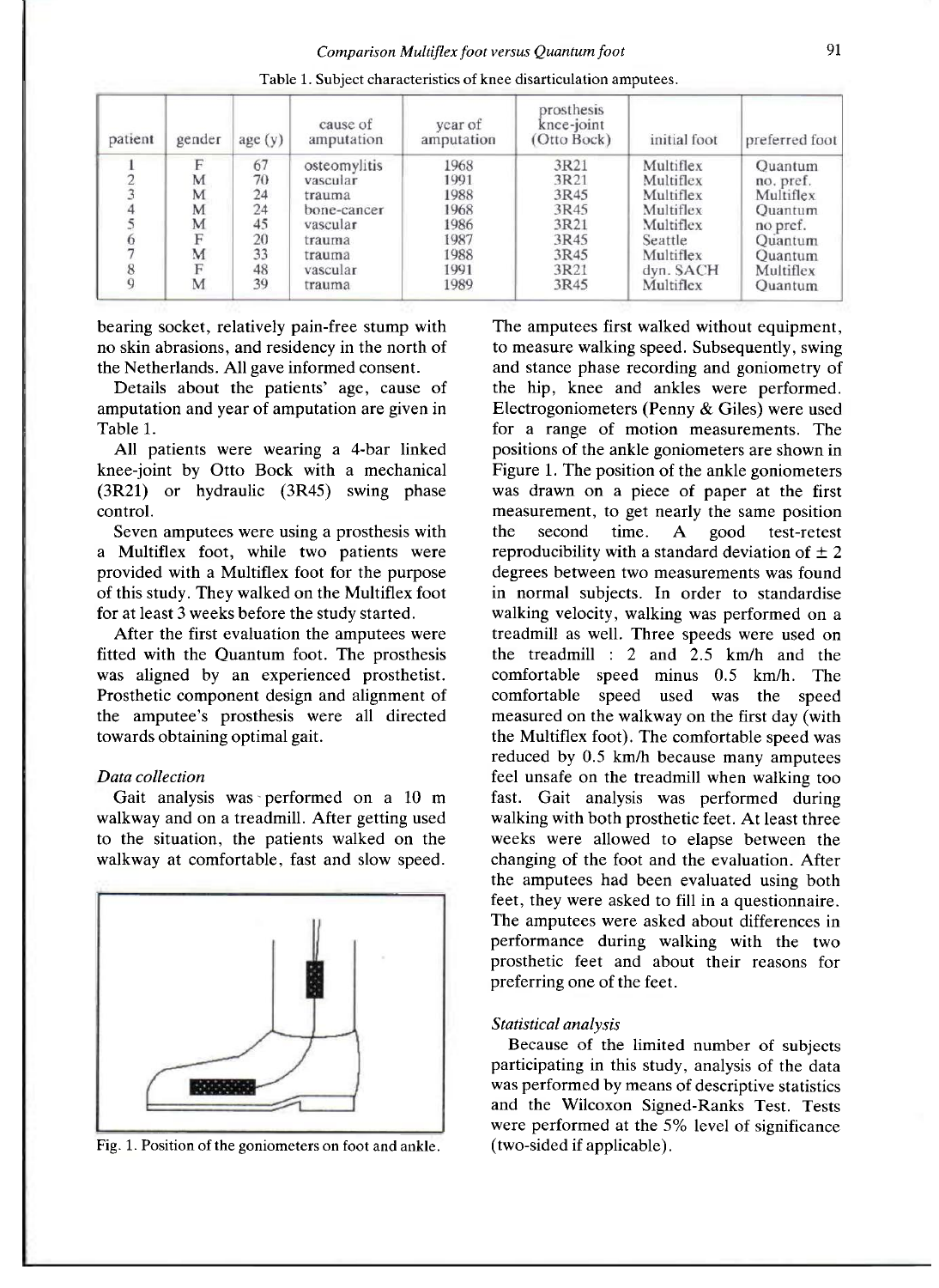|                      |                                  | comfortable speed          |                            |                              |  |
|----------------------|----------------------------------|----------------------------|----------------------------|------------------------------|--|
| prosthetic foot      | speed m/sec                      | swing phase msec           | step time msec             |                              |  |
|                      | mean (sd)                        | prosth. side<br>mean(sd)   | sound side<br>mean (sd)    | mean (sd)                    |  |
| Multiflex<br>Quantum | (0.23)<br>1.12<br>(0.22)<br>1.11 | (35)<br>553<br>559<br>(36) | (33)<br>458<br>(33)<br>449 | (90)<br>1257<br>(97)<br>1267 |  |
|                      |                                  | fast speed                 |                            |                              |  |
| prosthetic foot      | speed m/sec                      | swing phase msec           | step time msec             |                              |  |
|                      | mean (sd)                        | prosth. side<br>mean (sd)  | sound side<br>mean (sd)    | mean (sd)                    |  |
| Multiflex<br>Quantum | (0.32)<br>1.37<br>1.37<br>(0.31) | (53)<br>510<br>532<br>(70) | (39)<br>411<br>422<br>(43) | (90)<br>1110<br>1139<br>113) |  |

Table 2. Comparison of temporal parameters of gait (values of mean and standard deviations).

#### **Results**

Five amputees preferred the Quantum foot, while two preferred the Multiflex foot and two amputees had no preference. No clear explanation of the preferences could be found, neither in characteristics of the amputees, nor in differences in gait parameters. The reasons for preference which the amputees gave on the questionnaire were not consistent either.

The results of the gait analysis are summarised in Tables 2 and 3 and Figure 2.

#### *Temporal parameters of gait analysis.*

No difference in walking speed was found between the Multiflex and the Quantum foot. As expected, the swing phase of the prosthetic side was longer than that of the sound side. The Quantum foot led to a longer swing phase on the prosthetic side in 5 amputees, compared to the Multiflex foot. Step time with the Quantum foot was longer in 6 amputees. Group means did not differ significantly.

#### *Goniometry*

Measurement of the ankle eversion inversion angle during walking at comfortable speed was incorrect in one patient, due to technical problems, so these data were excluded.

The inversion-eversion range of motion of

|                      |                                                      |                                |                                   | comfortable speed              |                                |                                |                                 |                                |  |
|----------------------|------------------------------------------------------|--------------------------------|-----------------------------------|--------------------------------|--------------------------------|--------------------------------|---------------------------------|--------------------------------|--|
|                      | joint range of motion                                |                                |                                   |                                |                                |                                |                                 |                                |  |
|                      |                                                      | ankle                          | knee                              |                                | hip                            |                                |                                 |                                |  |
|                      | inversion/<br>eversion                               |                                | flexion/extension<br>dorsiflexion |                                | abduction/adduction            |                                | flexion/extension               |                                |  |
| prosthetic<br>foot   | prosth. side<br>mean(sd)                             | prosth, side<br>mean(sd)       | prosth. side<br>$mean$ (sd)       | sound side<br>mean(sd)         | prosth side<br>mean(sd)        | sound side<br>mean(sd)         | prosth. side<br>mean(sd)        | sound side<br>mean(sd)         |  |
| Multiflex<br>Quantum | (1.6)<br>6.1<br>(3.1)<br>8.2                         | 24.2<br>(4.7)<br>22.6<br>(5.6) | 52.4<br>(24.8)<br>58.1<br>(19.0)  | (2.7)<br>58.4<br>57.9<br>(9.2) | (2.9)<br>8.6<br>11.7<br>(2.7)  | 11.6(3.3)<br>11.2<br>(2.5)     | (7.7)<br>43.1<br>42.1<br>(7.3)  | 36.2<br>(4.6)<br>37.4<br>(6.5) |  |
|                      |                                                      |                                |                                   | fast speed                     |                                |                                |                                 |                                |  |
|                      | joint range of motion                                |                                |                                   |                                |                                |                                |                                 |                                |  |
|                      |                                                      | ankle                          | knee                              |                                | hip                            |                                |                                 |                                |  |
|                      | inversion/<br>plantarfl/<br>dorsiflexion<br>eversion |                                | flexion/extension                 |                                | abduction/adduction            |                                | flexion/extension               |                                |  |
| prosthetic<br>foot   | prosth. side<br>mean(sd)                             | prosth. side<br>mean (sd)      | prosth. side<br>mean(sd)          | sound side<br>mean(sd)         | prosth side<br>mean (sd)       | sound side<br>mean(sd)         | prosth. side<br>mean(sd)        | sound side<br>mean (sd)        |  |
| Multiflex<br>Ouantum | (2.2)<br>6.8<br>(3.2)<br>8.9                         | (4.9)<br>26.6<br>25.4<br>(7.1) | (23.8)<br>60.4<br>(17.9)<br>64.6  | (2.8)<br>59.7<br>56.7<br>(8.9) | 11.2<br>(3.4)<br>13.5<br>(3.0) | (3.7)<br>12.6<br>12.1<br>(2.5) | (8.9)<br>46.9<br>48.1<br>(10.2) | 41.5<br>(5.6)<br>43.1<br>(7.5) |  |

Table 3. Joint range of motion of the prosthetic and sound sides (values of mean and standard deviation).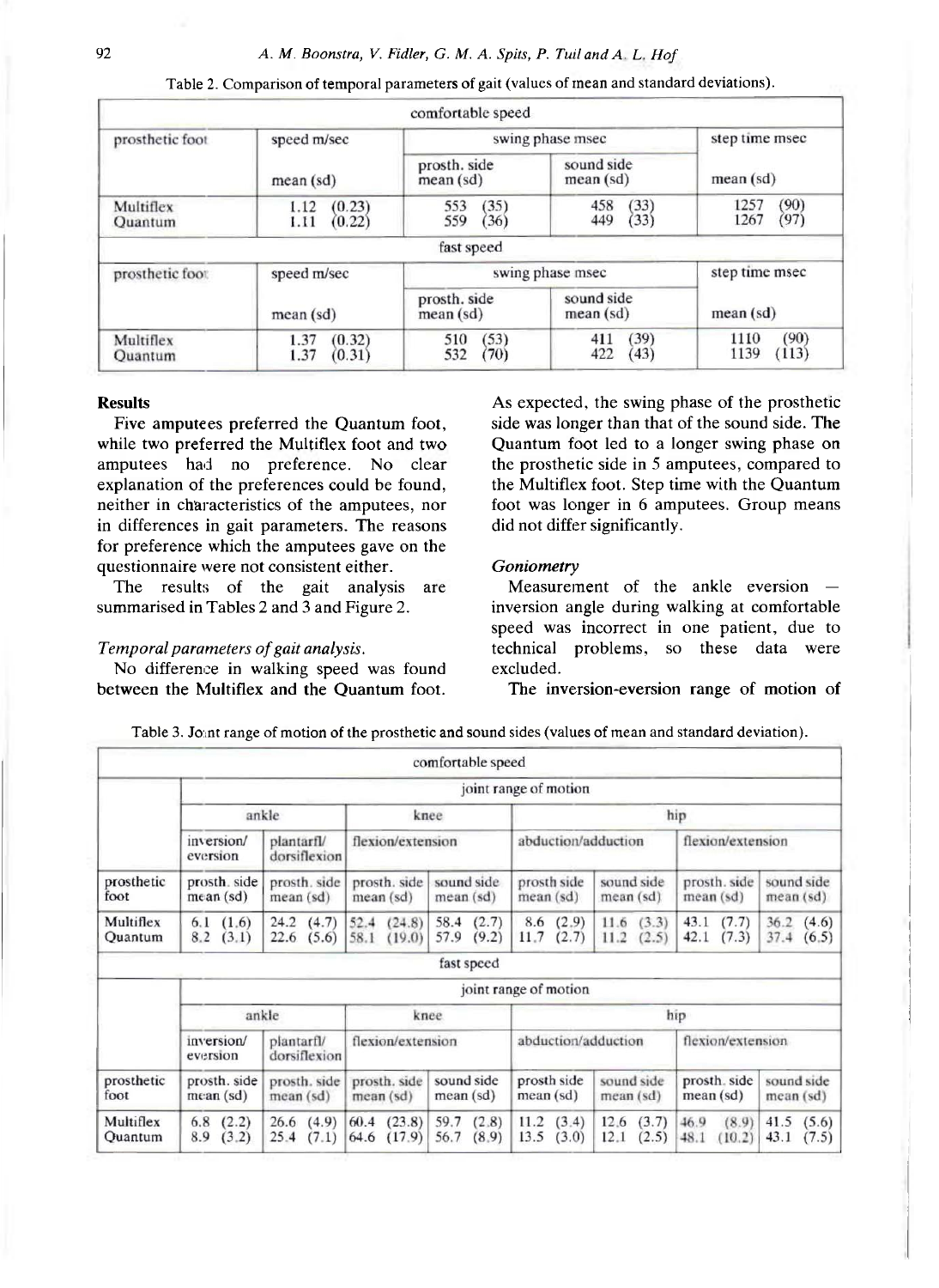

Fig. 2. Differences in temporal parameters and in the joint ranges of motion on the prosthetic side between Multiflex and Quantum foot.

Each dot represents, for each amputee, respectively, the temporal parameter and the joint motion while walking with the Multiflex foot minus the temporal parameter or joint motion while walking with the Quantum foot.

A-B: temporal parameters, C-D: goniometry.

• preference for Quantum  $\circ$  preference for Multiflex  $\times$  no preference

the foot of the other amputees was significantly influenced by the choice of prosthetic foot, both during walking at comfortable speed and at fast speed. During walking at comfortable speed the inversion-eversion angle was 2.1° larger in the Quantum foot than in the Multiflex foot.

The plantar-dorsiflexion range of motion was the same for both feet. Neither was the kneejoint range of motion influenced by the choice of foot, irrespective of whether a hydraulic unit was present or not.

The hip flexion  $-$  extension range of motion was not altered by the choice of foot. However, the abduction — adduction range of motion was significantly changed for the Quantum foot in comparison to the Multiflex foot, both during walking at comfortable speed and at fast speed. During walking with the Quantum foot the range of motion was about 3.1° larger than during walking with the Multiflex foot at comfortable speed. Data for the treadmill

confirmed the goniometry findings. For the sake of brevity, these data are not discussed here.

#### **Discussion**

This study investigated the subjective responses and gait patterns of unilateral knee disarticulation amputees wearing prostheses using first the Multiflex foot and then the Quantum foot in the prosthesis.

There was a slight preference for the Quantum foot. The preference seemed not to be related to physical characteristics of the amputees nor to gait parameters. Perhaps this preference was induced by the fact that, in general, patients do not like to disappoint the doctor. Anticipating this problem, the authors tried to explain to the amputees that they were not trying to prove that one foot was better than the other, but were trying to find an explanation for the fact that some patients